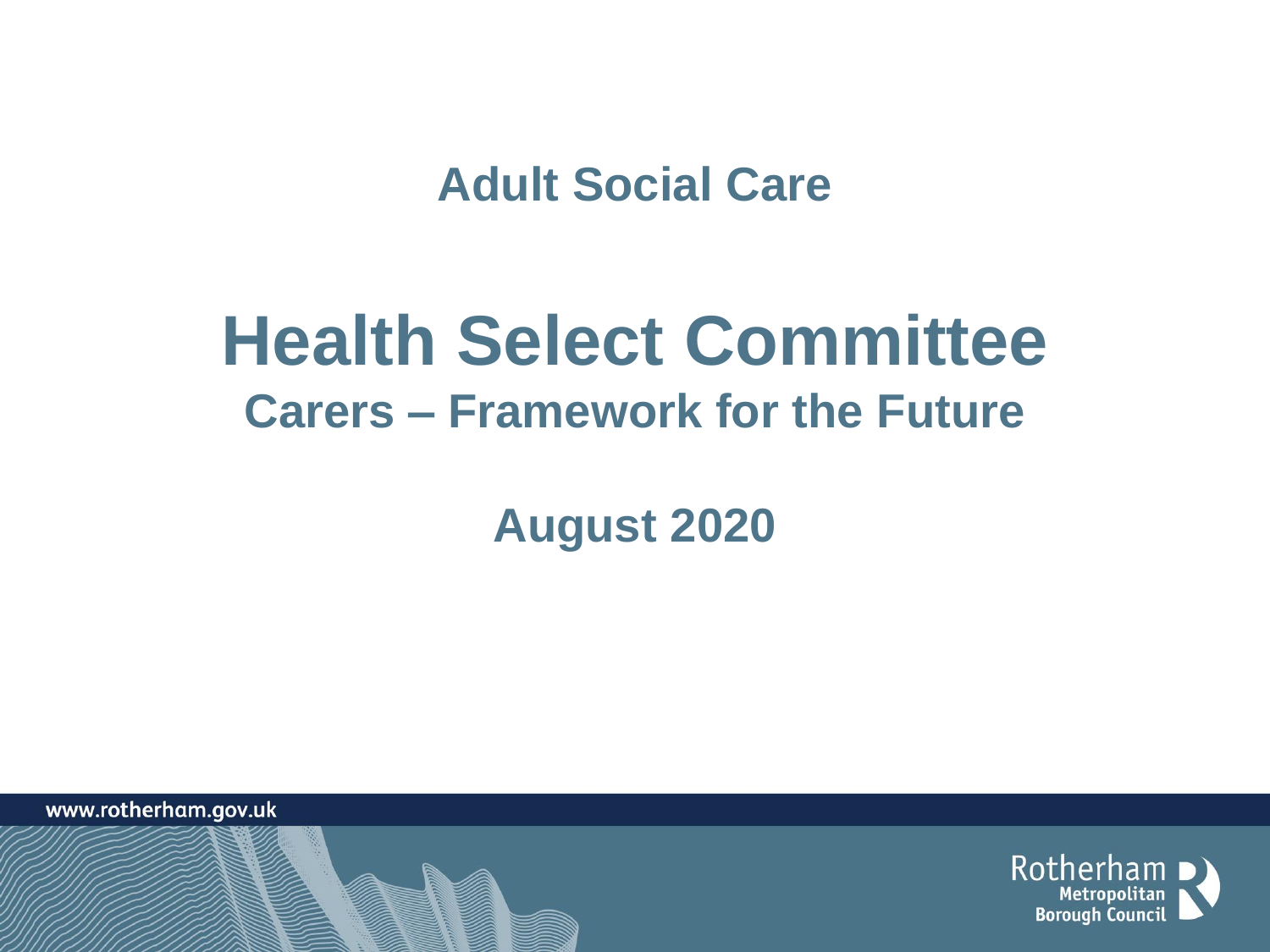# **Carers - Framework for the Future 2020-21**

Rotherham's Adult Social Care Pathway puts the person at the centre of everything we do. For us to do our best work, every process, every interaction and every outcome must have the person at the core.

On the 21st October 2019 we introduced new a way of working to ensure a consistent, robust and sustainable Pathway; our work with carers is defined via a "sub-pathway" and in March 2020 plans were shared with the Health and Wellbeing Board explaining how we anticipated we would deliver a carers programme.

Furthermore, there is a requirement to review our Adult Social Care - Carer Assessment and Eligibility Policy Guidance for Carers as well as refreshing the existing Rotherham Carers Strategy.

With the introduction of the sub-pathway and the need to review the key policy and strategy documents a high level action plan was devised to provide a framework for future work. This will ensure we deliver a quality customer journey and provide the right level of support for carers.

The council offer is part of a wider system approach and carers have been added to the Rotherham Health and Social Care Place Plan as a key area of focus, recognising the importance they play and very much highlighted by Covid 19.

The week after the information was presented to the Health and Wellbeing Board the council and partners mobilised resources appropriate for the management of the Covid Pandemic and this had significant impact on the proposed programme timeline.

However, out of adversity came opportunity and although the programme timeline was considerably compromised a number of actions have been progressed. Having to work extremely quickly in significantly different ways meant partnerships had to be even stronger to ensure carers were fully supported in the most difficult of situations.

We are now in a position to look at what has been achieved and to refresh the original programme timelines. We have a moment to build upon the sterling work that has happened whilst all services were deploying their emergency plans.

*\*For the purposes of this document a 'carer' means an adult aged 18and over who provides or intends to provide help to another adult. An adult who provides care under a contract or as voluntary work will not be regarded as a carer.*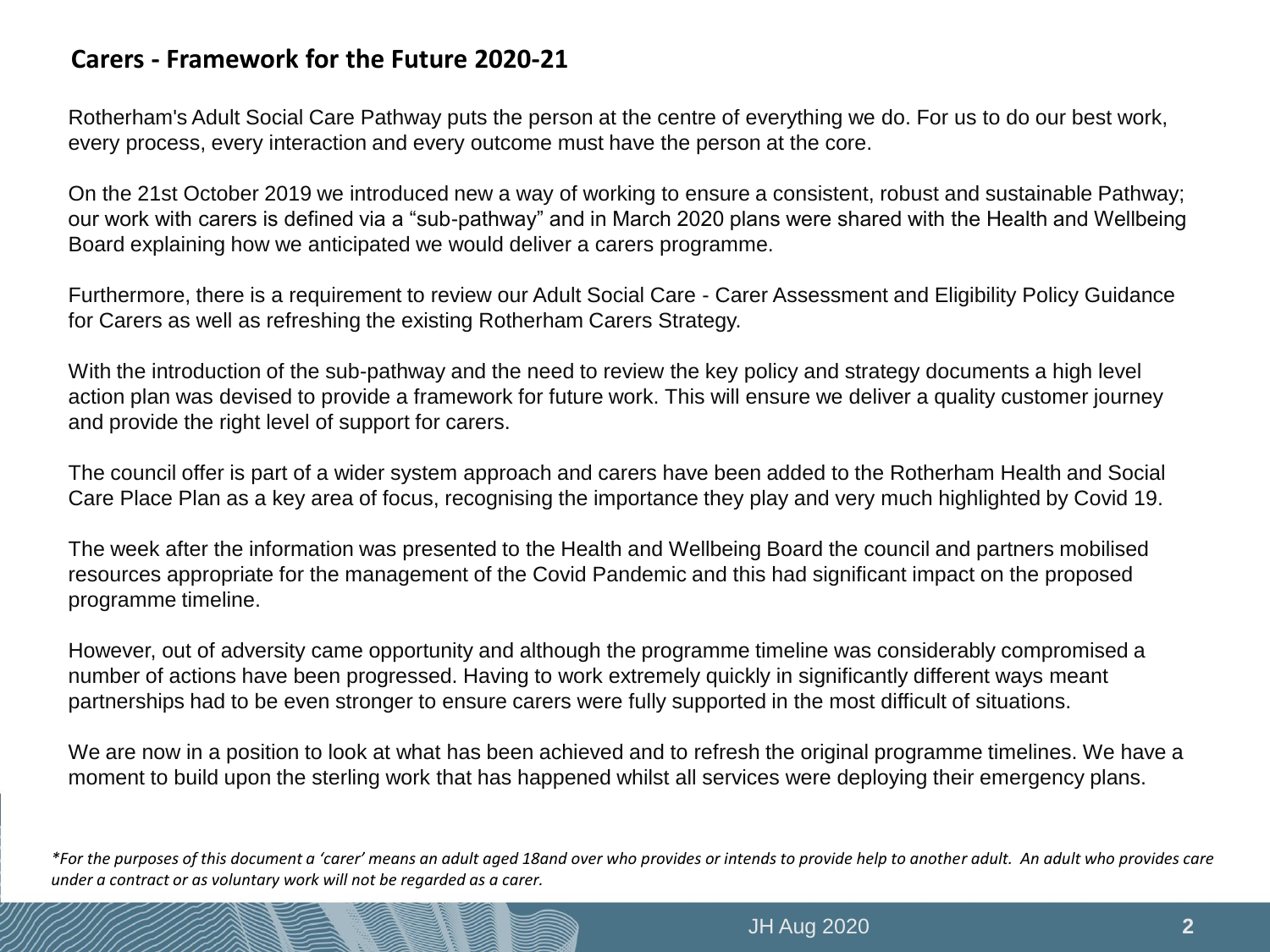**Where we were at?** *(Information presented to Health and Wellbeing Board 11th March 2020)*

| No joined up working &<br>lack of liaision between<br>services/departments                                                      | Services contradict each<br>other & budget cuts are<br>impacting on services<br>with lengthy waiting lists | Carers feel isolated,<br>frustrated, undervalued<br>& unheard                  |
|---------------------------------------------------------------------------------------------------------------------------------|------------------------------------------------------------------------------------------------------------|--------------------------------------------------------------------------------|
|                                                                                                                                 |                                                                                                            |                                                                                |
| <b>Carers feel passed</b><br>around between<br>services & the transition<br>from childrens to adults<br>is not a smooth process | Not clear of who to<br>contact and where to go<br>for advice                                               | Carers want a<br>designated person to<br>assist with all aspects of<br>support |

'We need an 18-25 year old provision for short and long term respite in the borough. There is nothing after children's services ends at age 18 for complex needs young people'.

'Being a carer can be very isolating and very stressful and demanding. There have been times over the last 15 years I have felt so alone'

*Carers Survey Report July 2019*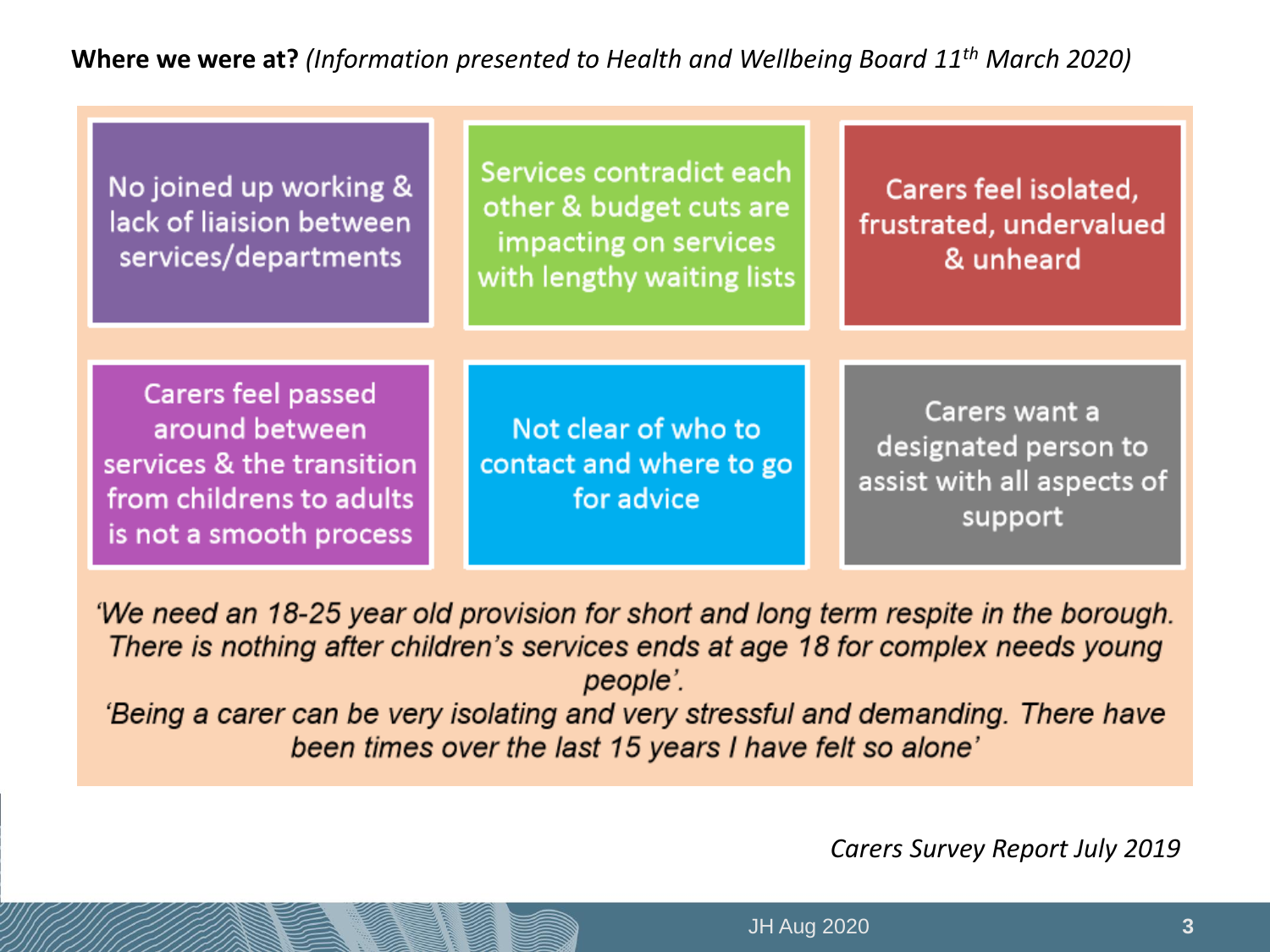## **What we needed to do?**

*(Information presented to Health and Wellbeing Board 11th March 2020)*

#### **Things to consider: Carers Survey Analysis**

Briefing Note: July 2019

Recommendations:

- •Develop processes to enable a smoother transition from children's to adult's services.
- •Develop consistency in our approach i.e. dedicated case worker from point of contact throughout.
- •Strengthen our information and advice offer to ensure it reaches its target audience and is fit for purpose.
- •Introduction of the TOM Model should ensure that advice and support is available before the situation becomes critical.

#### **Things to do:**

- •Update the carer profile (Inc Young Carers)
- •Review of the current strategy impact assessment / focus group work
- •AT Offer carers embedded with in
- •Assessment process reviewed and recommendations made
- •Carer Journey mapped
- •Carers Centre impact assessment
- •Partnership Boards review TOR
- •Information Offer scope it out
- •Carer services asset mapping of what is out there
- •Activity and events planned
- •Training prospectus

#### **Things to aim for:**

- •We will commit to improving how carers are involved in the production and design of services.
- •We will make sure carers feel informed about and involved in the conversations surrounding the person they care for.
- •We will look at how to widen personal budgets.
- •We will work with employers to raise awareness of flexible working policies.
- •We will support carers taking a break from caring.
- •We will make it easy for carers to get the right information at the right time.
- •We will ensure carer assessments incorporate solutions that include friends, family and the wider community.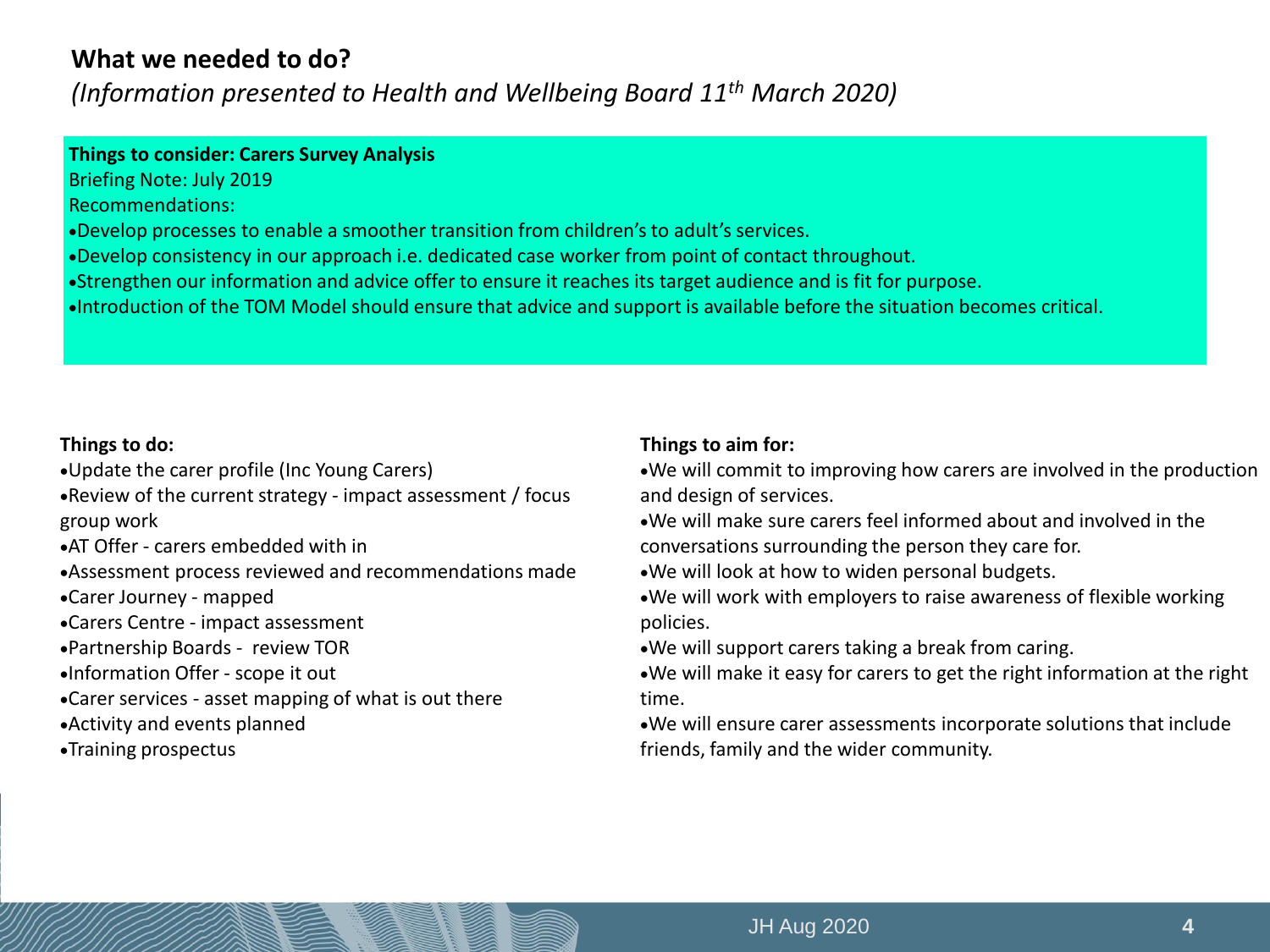# **Proposed Implementation Plan 2020-21 (BEFORE Covid 19)**

| Quarter 1                                                        | Quarter 2                                       | Quarter 3                                                        | Quarter 4                                                        |
|------------------------------------------------------------------|-------------------------------------------------|------------------------------------------------------------------|------------------------------------------------------------------|
| Governance Review - Partnership                                  | 1/4 highlight report into Health                | 1/4 highlight report into Health                                 | 1/4 highlight report into Health                                 |
| <b>Board TOR's refreshed</b>                                     | and Wellbeing Board                             | and Wellbeing Board                                              | and Wellbeing Board                                              |
| <b>Review of the Carer Strategy</b>                              | Coproduction work for the strategy              | Consultation work for the strategy                               | Refreshed Carer Strategy 2021-25                                 |
| Young Carers: Transitions work                                   | <b>Assessment Technology -</b>                  | Feed into the Digital                                            |                                                                  |
| mirrors ASC Pathway workstream                                   | requirements for carers                         | Solutions programme                                              |                                                                  |
| ASC Pathway: Process mapping /<br>assessments consistency checks | <b>Carer Journey Mapping</b><br>(with partners) | <b>ASC Pathway: Refresh Policy</b><br><b>Guidance for Carers</b> | ASC Pathway consistently<br>applied.<br>Carer Centre offer re-   |
| Carers Centre - Review / Impact<br><b>Assessment</b>             |                                                 | Carers Centre - Future options /<br>consultation                 | profiled<br>Information, Advice and<br>Guidance Offer refreshed. |
| Information Offer - scoping work                                 | Information Offer - coproduction                | Information Offer - consultation                                 |                                                                  |
| <b>Partner conversations</b>                                     | (Digital channels)                              | linked to strategy work                                          |                                                                  |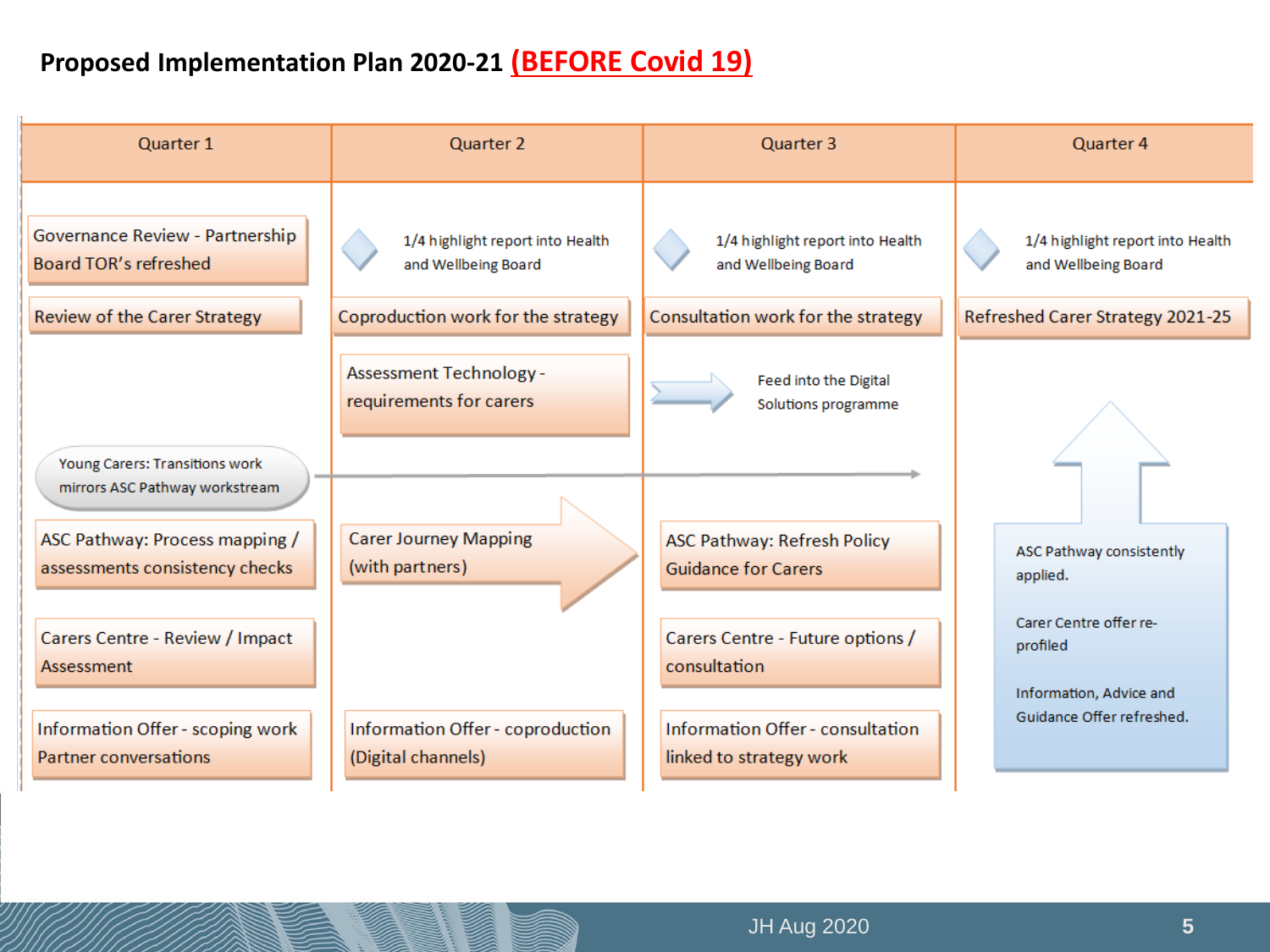#### **Getting things going… well almost!**

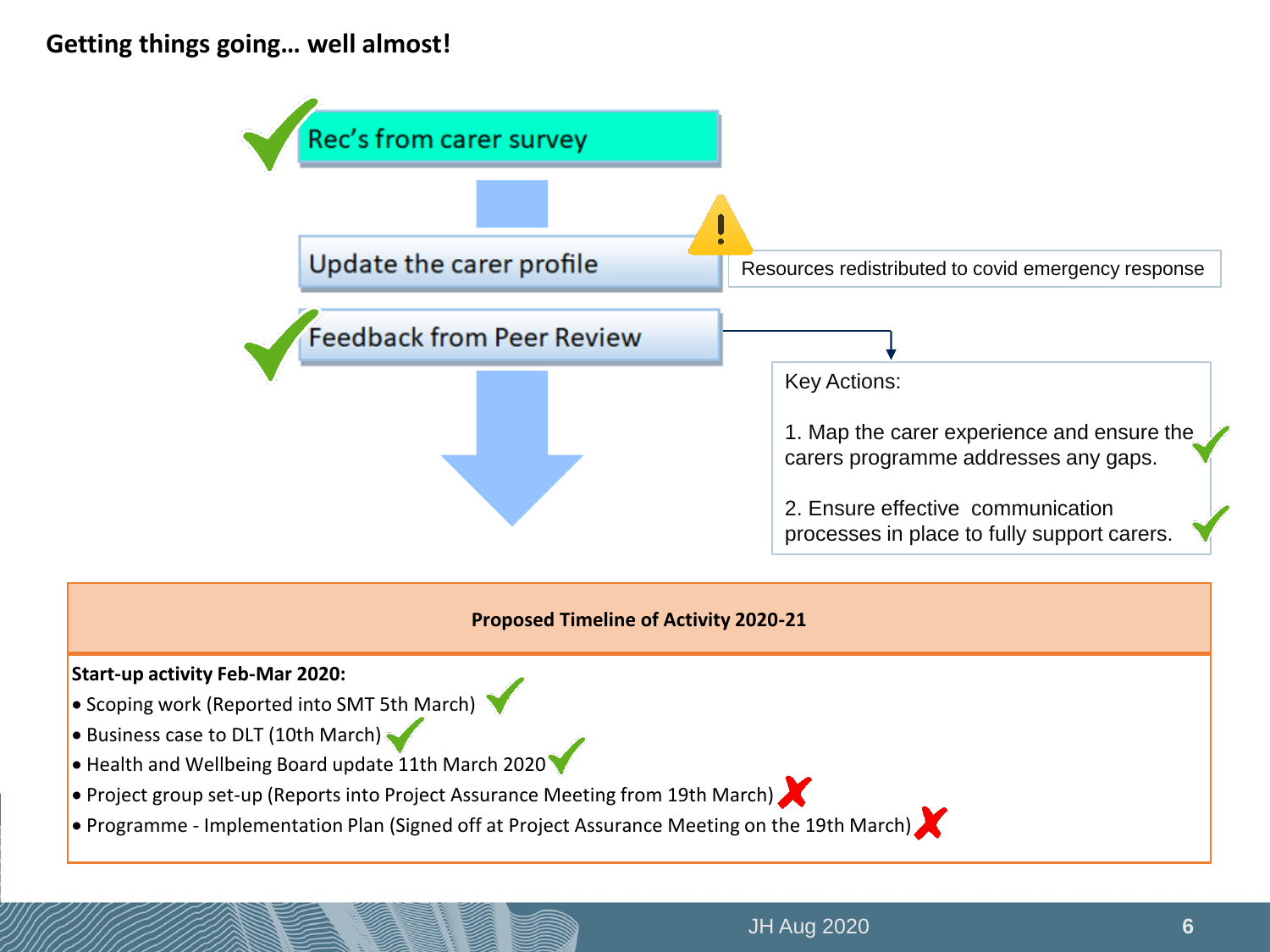### **Covid 19 High Level Timeline**

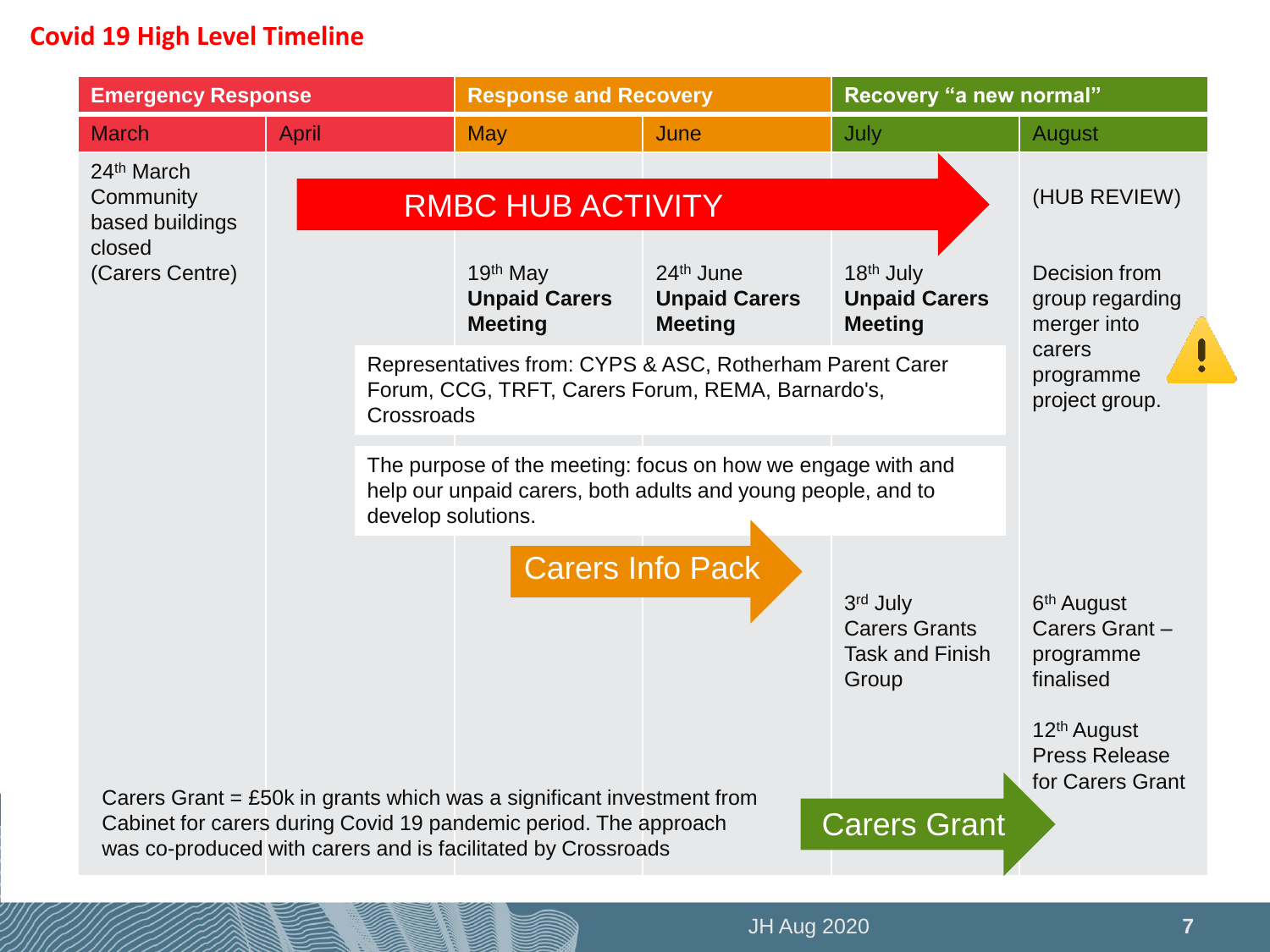# **Where are we currently at?**

The use of digital tools, Zoom/Teams has also enabled a wider reach with carers and we are capturing the learning within the ASC Digital Solutions Project Group

Programme Project Group? Reschedule the review work for end of Quarter 2 with a new timeline and resource plan. Action shifts into Quarter 3

Unpaid Carers Group utilised to be the Carers

(sub group: Barnardo's and CYPS)

Some work has occurred within ASC as a result of Covid 19.

Impact assessment moves into Quarter 2 and building subjected to the council's recovery principles.

Need to define the building base offer for carers – the Crossroads Carers Hub demonstrates the support for carers from business partners and the council.

Covid impact needs exploring – different ways of working and engaging virtually.



Here

JH Aug 2020 **8**

GUIDELINES.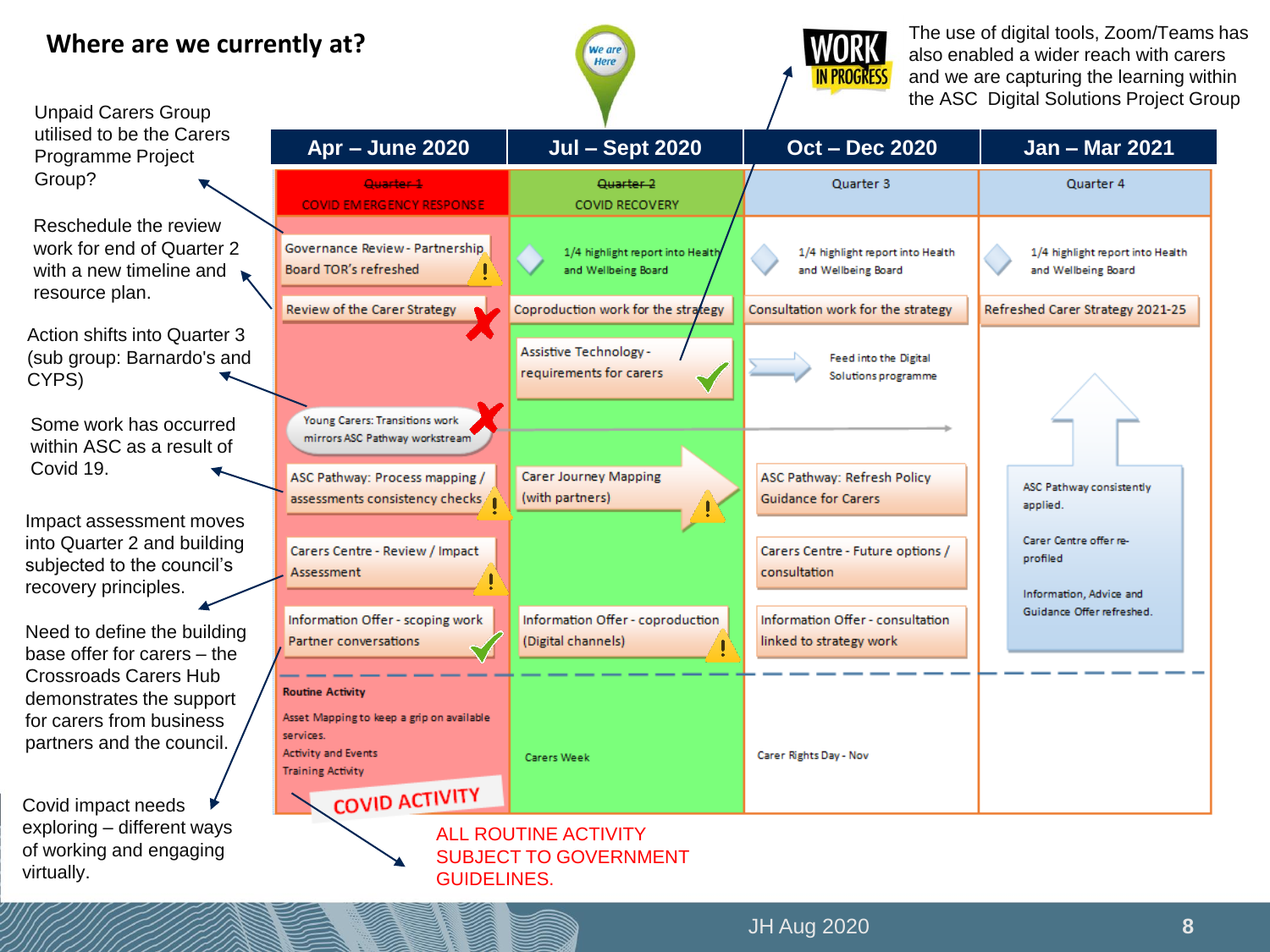# **Getting things back on track – programme refresh August 2020**

| Quarter 2<br>July, Aug, Sept 2020                                                                                                                                                                                            | Quarter 3<br>Oct, Nov Dec 2020                                                                                                                                                  | Quarter 4<br>Jan, Feb, Mar 2021                                                                                        | Quarter 1<br>Apr, May, June 2021                                                                                       |
|------------------------------------------------------------------------------------------------------------------------------------------------------------------------------------------------------------------------------|---------------------------------------------------------------------------------------------------------------------------------------------------------------------------------|------------------------------------------------------------------------------------------------------------------------|------------------------------------------------------------------------------------------------------------------------|
| PMO: Governance Reset:<br>Establish Carers Programme<br>Project Group - reports into ASC<br>Project Assurance Meeting (PAM)<br>17th Sept & then into Health and<br>Wellbeing Board                                           | Monthly Project Group Meeting<br>with highlight Report to PAM:<br>15th October<br>19th November<br><b>3rd December</b><br>1/4 highlight report to Health and<br>Wellbeing Board | Monthly Project Group Meeting<br>with highlight Report to PAM<br>1/4 highlight report to Health and<br>Wellbeing Board | Monthly Project Group Meeting<br>with highlight Report to PAM<br>1/4 highlight report to Health and<br>Wellbeing Board |
| WS1: Review of the Carer Strategy                                                                                                                                                                                            | Coproduction work for the strategy                                                                                                                                              | Consultation work for the strategy                                                                                     | Refreshed Carer Strategy                                                                                               |
| WS2: Assistive Technology (AT)<br>requirements for carers feeding<br>into the Digital Solutions<br>Programme                                                                                                                 | Engagement activity<br>(Sandi Whiting)                                                                                                                                          | AT pathway proposed and out to<br>consultation.                                                                        | AT Carer Offer launch                                                                                                  |
| WS3: ASC Pathway: Process<br>mapping / assessments consistency<br>checks<br>Young Carers: transition work<br>mirrors ASC Pathway                                                                                             | Carer Journey Mapping (with all<br>partners)<br>ASC Pathway: Refresh Policy /<br>Guidance for Carers                                                                            |                                                                                                                        | <b>ASC Pathway consistently</b><br>applied.                                                                            |
| WS4: Carers Centre - Review /<br>Impact Assessment                                                                                                                                                                           | Carers Centre - future options /<br>consultation                                                                                                                                | Decision making                                                                                                        | Carer Centre offer re-<br>profiled<br>Information, Advice and<br>Guidance Offer refreshed.                             |
| WS5: Information Offer - scoping<br>work (Partner conversations)                                                                                                                                                             | Coproduction work<br>(Digital channels)                                                                                                                                         | Consultation linked to the strategy<br>work                                                                            |                                                                                                                        |
| Routine Activity:<br>Training Programme for carers / staff<br>Support for carers through covid (Carers Grant)<br>Regular and sustained communications (Diane Clarke)<br>Activity and Events (Carers Week / Carer Rights Day) |                                                                                                                                                                                 |                                                                                                                        |                                                                                                                        |